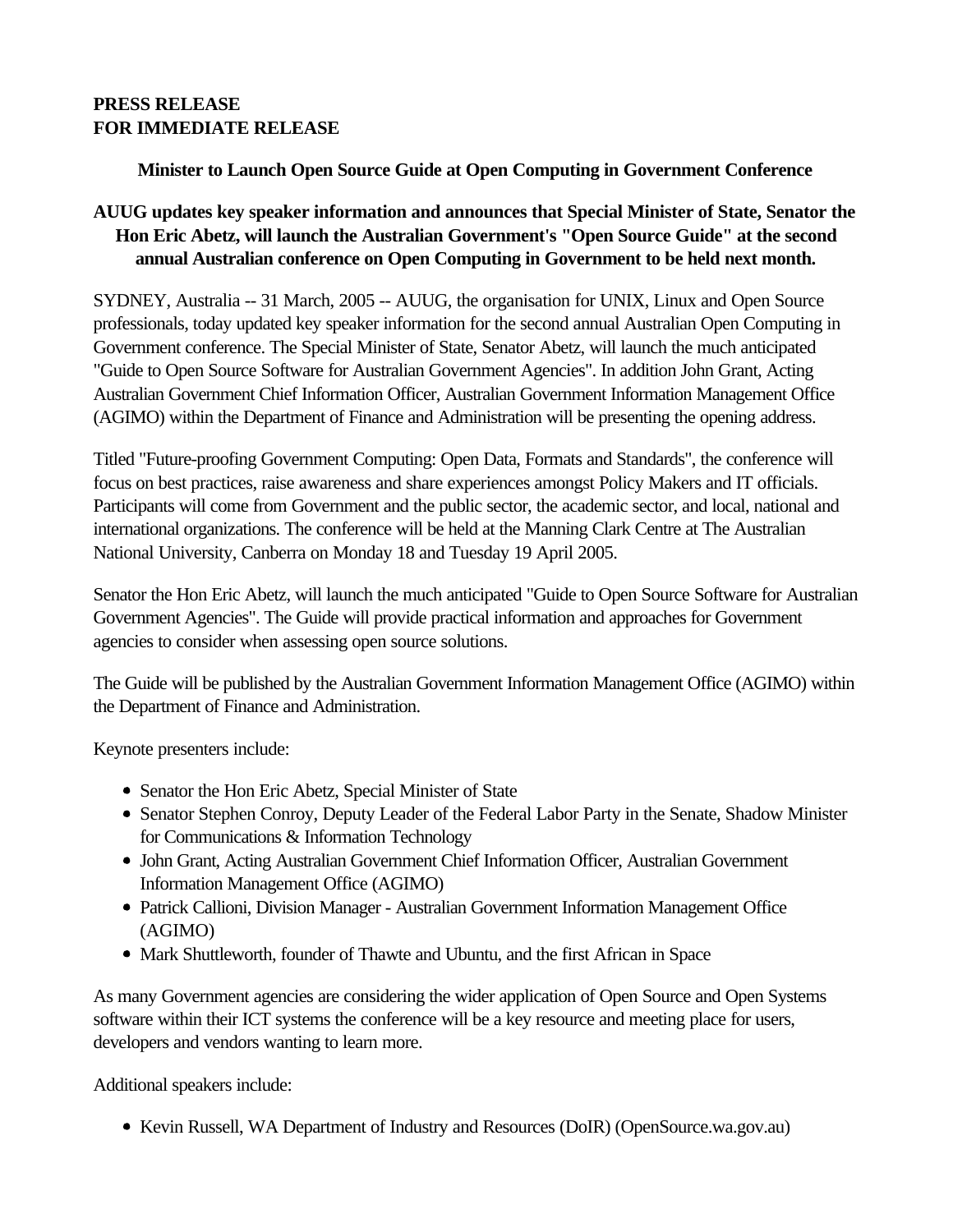- Stephen McInerney, HealthInsite and the Federal Dept of Health
- Pia Smith, Linux Australia
- Paul Kangro, Novell
- Avi Miller, Squiz.net
- Brendan Scott, Open Source Law
- Ian Oi, Blake Dawson Waldron
- Tom Knapp, CSC
- Greg Stone, National Technology Officer for Microsoft Australia

A full speaker list, programme and abstracts for most papers is available online at http://www.auug.org.au/events/2005/ocg/

Those wishing to attend need to register online at http://www.auug.org.au/events/2005/ocg/registration.html

Note that Patrick Callioni is substituting for the previously announced AGIMO speaker Mr Tony Judge.

"Open Computing in Government (OCG) 2005 - Future-proofing Government Computing: Open Data, Formats and Standards" will be held at Manning Clark Centre at The Australian National University, Canberra April 18th and 19th 2005. More details are available at http://www.auug.org.au/events/2005/ocg/

The conference will take place at the same venue and with the cooperation of Linux.conf.au, a major technical conference for open source developers, held in the same precinct on subsequent days, April 18-23. Linux.conf.au is for Linux, BSD and other related tools of the open source trade. Registrants for linux.conf.au receive discounted entry to "Open Computing in Government (OCG) 2005".

###

### **About AUUG Incorporated**

AUUG Inc. is the Organisation for Unix, Linux and Open Source professionals. Dating from 1975, AUUG is a national body with chapters that organise local activities in most capital cities. AUUG's role is building a community by connecting, supporting and promoting people with an interest in interoperable computing which we see as a key to achieving fitness for purpose and value for money in Information and Communication Technology. Our members are professionals who care about:

- Unix operating systems from proprietary vendors
- Linux, BSD and other Open Source operating systems
- Open standards, specifically those which enable the free and unrestricted interchange of information
- Open Source applications, regardless of the platform they run on
- Other cool technical stuff

### Visit http://www.auug.org.au/

Previous AUUG press releases can be viewed at http://www.auug.org.au/publications/press/

AUUG Inc. PO Box 7071 Baulkham Hills BC NSW 2153 Australia